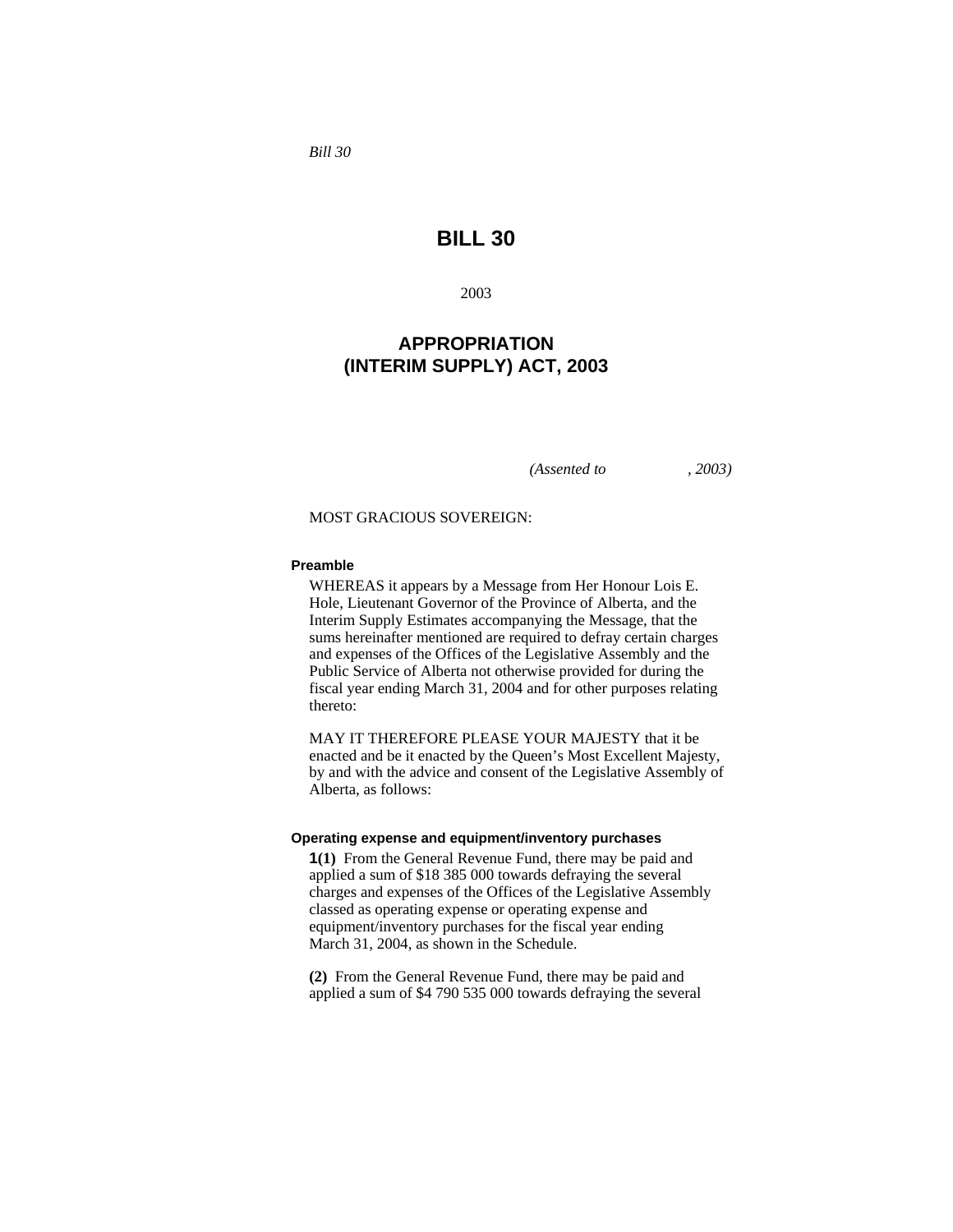charges and expenses of the Public Service classed as operating expense or operating expense and equipment/inventory purchases for the fiscal year ending March 31, 2004, as shown in the Schedule.

#### **Capital investment**

**2** From the General Revenue Fund, there may be paid and applied a sum of \$90 325 000 towards defraying the several charges and expenses of the Public Service classed as capital investment for the fiscal year ending March 31, 2004, as shown in the Schedule.

#### **Non-budgetary disbursements**

**3** From the General Revenue Fund, there may be paid and applied a sum of \$50 635 000 towards defraying the several charges and expenses of the Public Service classed as non-budgetary disbursements for the fiscal year ending March 31, 2004, as shown in the Schedule.

#### **Lottery Fund payments**

**4** From the Lottery Fund, there may be paid and applied a sum of \$309 500 000 towards defraying the several charges and expenses of the Public Service classed as Lottery Fund payments for the fiscal year ending March 31, 2004, as shown in the Schedule.

#### **Accountability**

**5** The due application of all money expended under this Act shall be accounted for.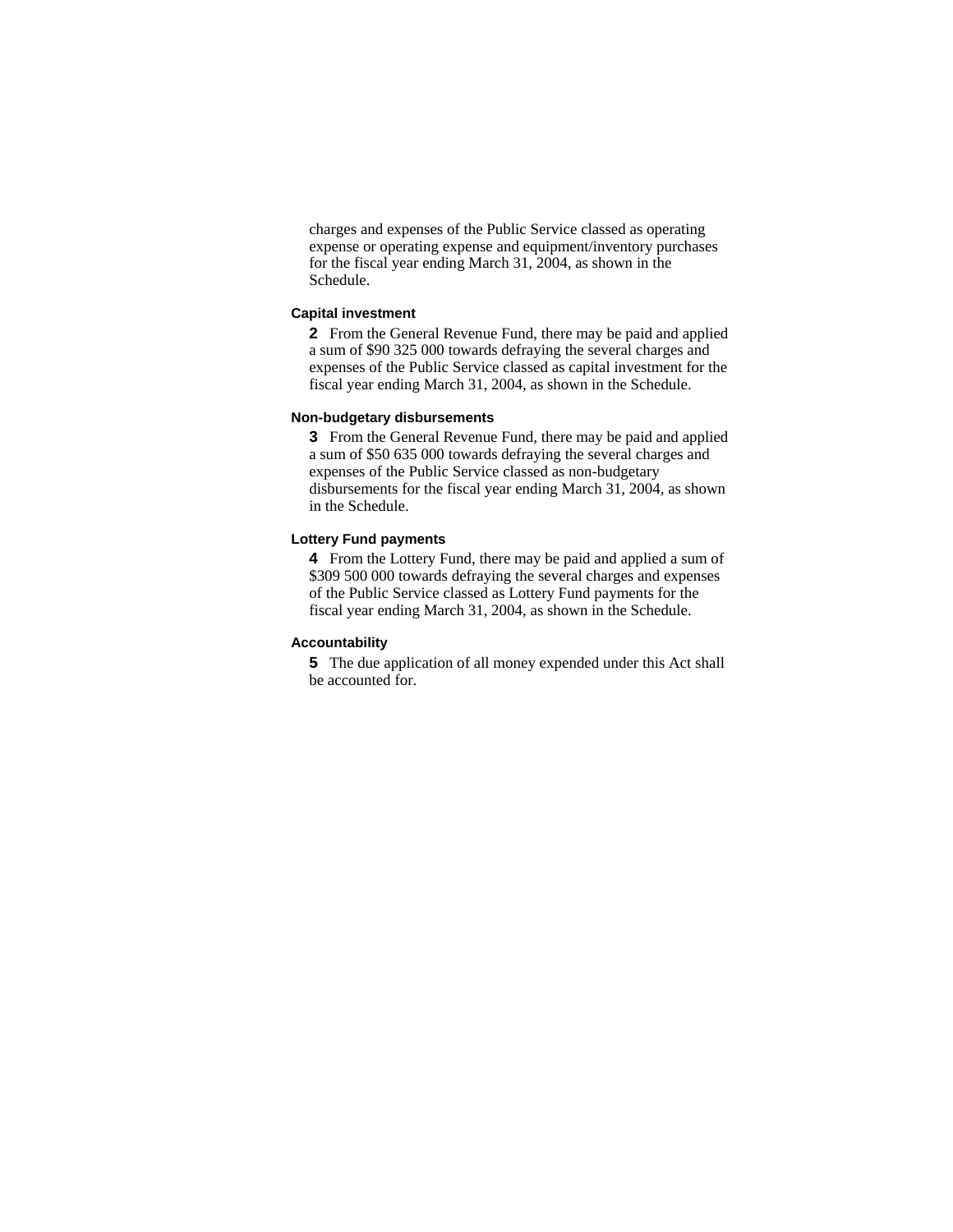### **Schedule**

Votes

## **LEGISLATIVE ASSEMBLY**

| <b>SUPPORT TO THE LEGISLATIVE</b>                                                            |                   |
|----------------------------------------------------------------------------------------------|-------------------|
| <b>ASSEMBLY</b><br><b>Operating Expense</b>                                                  | \$<br>10 890 000  |
| OFFICE OF THE AUDITOR GENERAL                                                                |                   |
| Operating Expense and                                                                        |                   |
| <b>Equipment/Inventory Purchases</b>                                                         | \$<br>5 195 000   |
| OFFICE OF THE OMBUDSMAN                                                                      |                   |
| <b>Operating Expense</b>                                                                     | \$<br>590 000     |
|                                                                                              |                   |
| OFFICE OF THE CHIEF ELECTORAL<br><b>OFFICER</b>                                              |                   |
| <b>Operating Expense</b>                                                                     | \$<br>600 000     |
|                                                                                              |                   |
| OFFICE OF THE ETHICS COMMISSIONER<br><b>Operating Expense</b>                                | \$<br>120 000     |
|                                                                                              |                   |
| OFFICE OF THE INFORMATION AND<br>PRIVACY COMMISSIONER                                        |                   |
| <b>Operating Expense</b>                                                                     | \$<br>990 000     |
|                                                                                              |                   |
| Amount of Operating Expense or Operating<br><b>Expense and Equipment/Inventory Purchases</b> |                   |
| to be voted under section $1(1)$                                                             | \$<br>18 385 000  |
|                                                                                              |                   |
| <b>GOVERNMENT</b>                                                                            |                   |
|                                                                                              |                   |
| ABORIGINAL AFFAIRS AND NORTHERN                                                              |                   |
| <b>DEVELOPMENT</b>                                                                           | \$<br>10 175 000  |
| <b>Operating Expense</b>                                                                     |                   |
| AGRICULTURE, FOOD AND RURAL                                                                  |                   |
| <b>DEVELOPMENT</b>                                                                           |                   |
| Operating Expense and                                                                        |                   |
| Equipment/Inventory Purchases                                                                | \$<br>139 655 000 |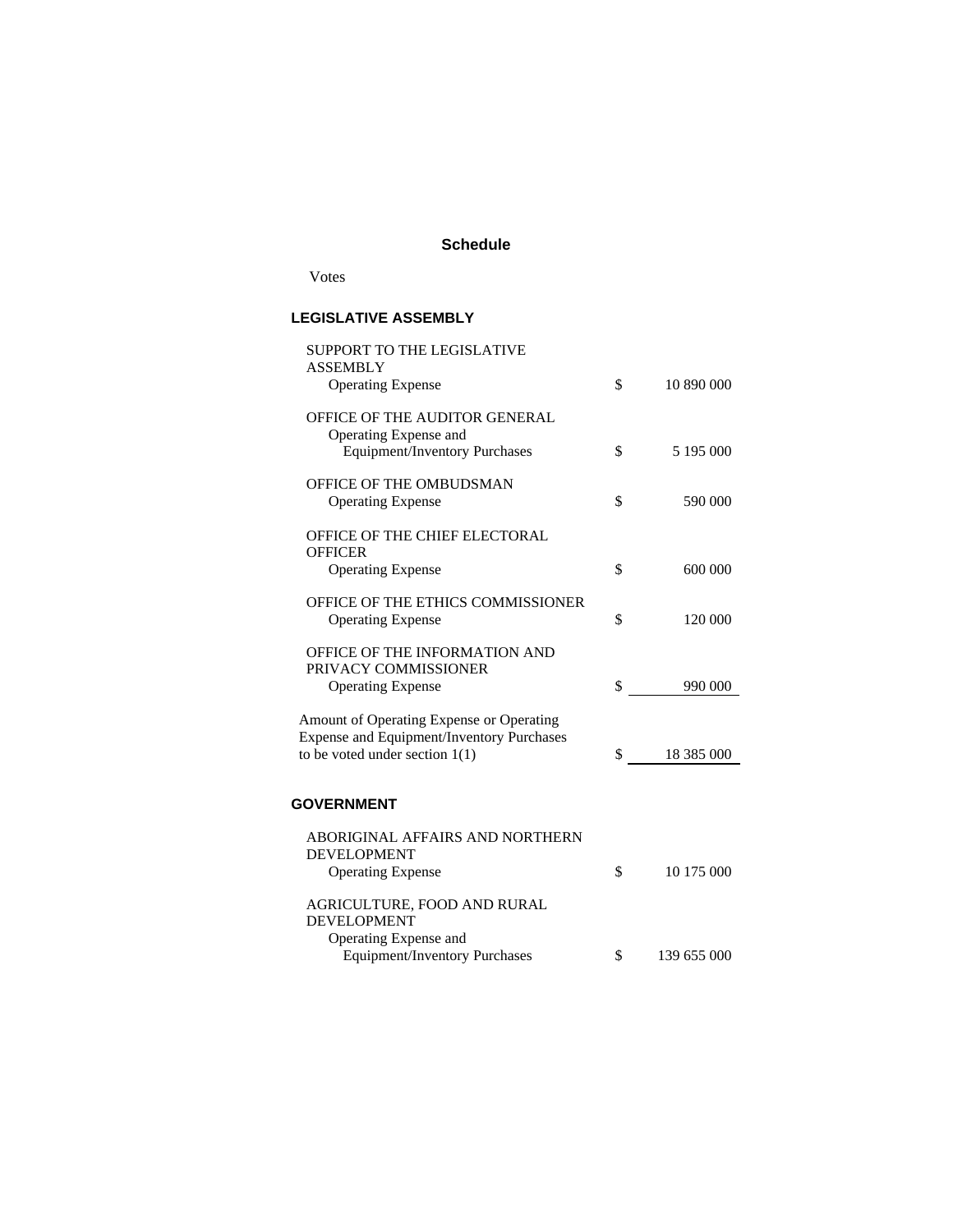| <b>CHILDREN'S SERVICES</b><br><b>Operating Expense</b>                              | \$<br>225 075 000   |
|-------------------------------------------------------------------------------------|---------------------|
| <b>COMMUNITY DEVELOPMENT</b><br>Operating Expense and                               |                     |
| <b>Equipment/Inventory Purchases</b>                                                | \$<br>209 510 000   |
| Capital Investment                                                                  | 265 000             |
| ECONOMIC DEVELOPMENT<br><b>Operating Expense</b>                                    | \$<br>11 445 000    |
| <b>ENERGY</b><br>Operating Expense and<br><b>Equipment/Inventory Purchases</b>      | \$<br>47 130 000    |
| <b>ENVIRONMENT</b><br>Operating Expense and<br><b>Equipment/Inventory Purchases</b> | \$<br>29 340 000    |
| <b>EXECUTIVE COUNCIL</b><br><b>Operating Expense</b>                                | \$<br>3 760 000     |
| <b>FINANCE</b>                                                                      |                     |
| Operating Expense and<br><b>Equipment/Inventory Purchases</b>                       | \$<br>20 925 000    |
| Non-Budgetary Disbursements                                                         | 20 635 000          |
| <b>GAMING</b>                                                                       |                     |
| <b>Operating Expense</b>                                                            | \$<br>47 000 000    |
| <b>Lottery Fund Payments</b>                                                        | 309 500 000         |
| <b>GOVERNMENT SERVICES</b>                                                          |                     |
| Operating Expense and<br><b>Equipment/Inventory Purchases</b>                       | \$<br>58 280 000    |
| <b>HEALTH AND WELLNESS</b>                                                          |                     |
| Operating Expense and<br><b>Equipment/Inventory Purchases</b>                       | \$<br>1 849 835 000 |
| HUMAN RESOURCES AND EMPLOYMENT                                                      |                     |
| Operating Expense and<br><b>Equipment/Inventory Purchases</b>                       | \$<br>274 000 000   |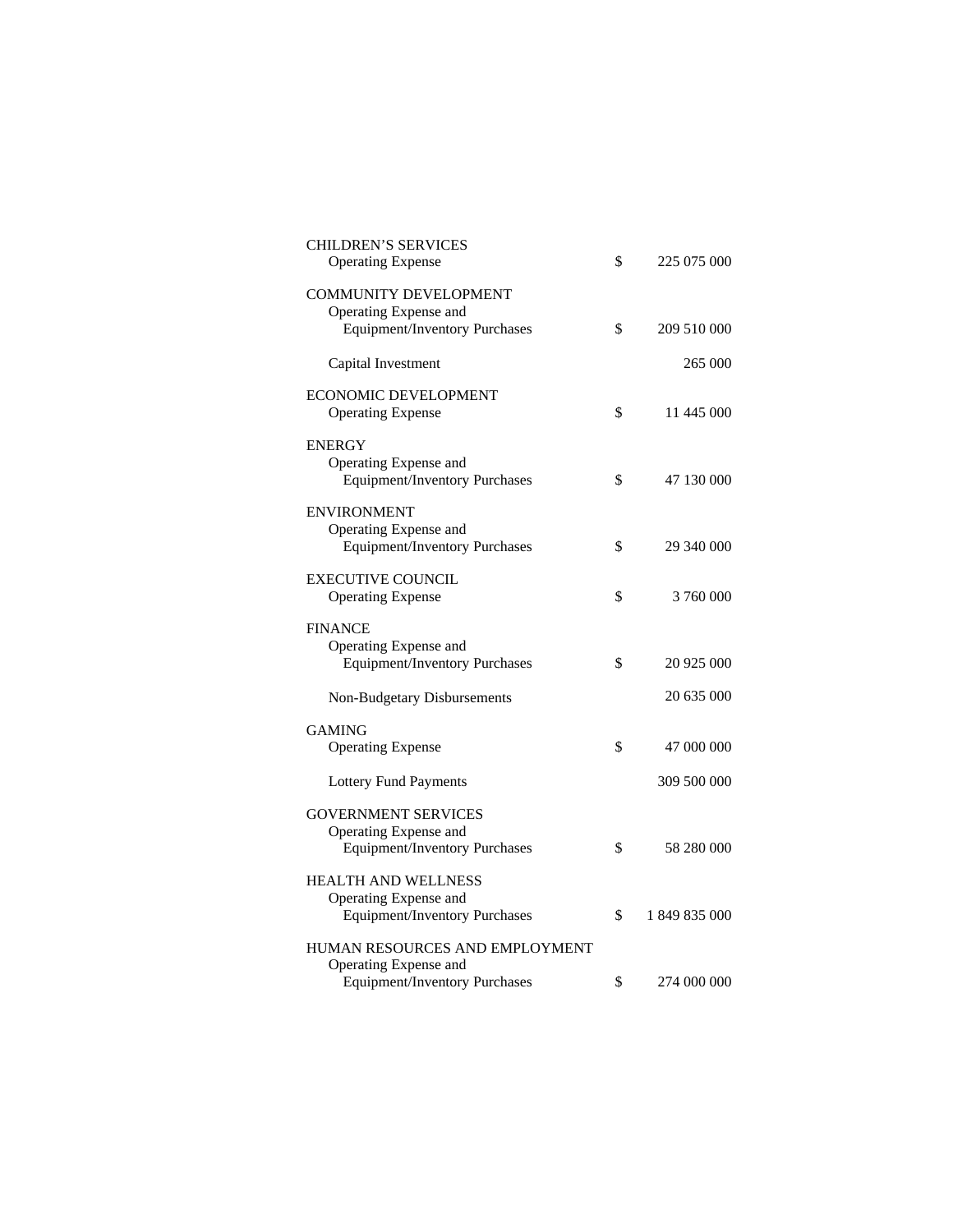| <b>INFRASTRUCTURE</b>                                            |                   |
|------------------------------------------------------------------|-------------------|
| Operating Expense and<br><b>Equipment/Inventory Purchases</b>    | \$<br>394 190 000 |
| Capital Investment                                               | 14 000 000        |
| <b>INNOVATION AND SCIENCE</b>                                    |                   |
| Operating Expense and<br>Equipment/Inventory Purchases           | \$<br>43 500 000  |
| Capital Investment                                               | 11 500 000        |
| <b>INTERNATIONAL AND INTER-</b><br><b>GOVERNMENTAL RELATIONS</b> |                   |
| <b>Operating Expense</b>                                         | \$<br>1 940 000   |
| <b>JUSTICE</b><br>Operating Expense and                          |                   |
| <b>Equipment/Inventory Purchases</b>                             | \$<br>71 335 000  |
| LEARNING<br>Operating Expense and                                |                   |
| <b>Equipment/Inventory Purchases</b>                             | \$<br>888 895 000 |
| <b>Non-Budgetary Disbursements</b>                               | 30 000 000        |
| <b>MUNICIPAL AFFAIRS</b><br>Operating Expense and                |                   |
| <b>Equipment/Inventory Purchases</b>                             | \$<br>64 525 000  |
| <b>REVENUE</b><br>Operating Expense and                          |                   |
| <b>Equipment/Inventory Purchases</b>                             | \$<br>11 345 000  |
| <b>SENIORS</b><br>Operating Expense and                          |                   |
| <b>Equipment/Inventory Purchases</b>                             | \$<br>73 115 000  |
| <b>SOLICITOR GENERAL</b><br>Operating Expense and                |                   |
| <b>Equipment/Inventory Purchases</b>                             | \$<br>66 840 000  |